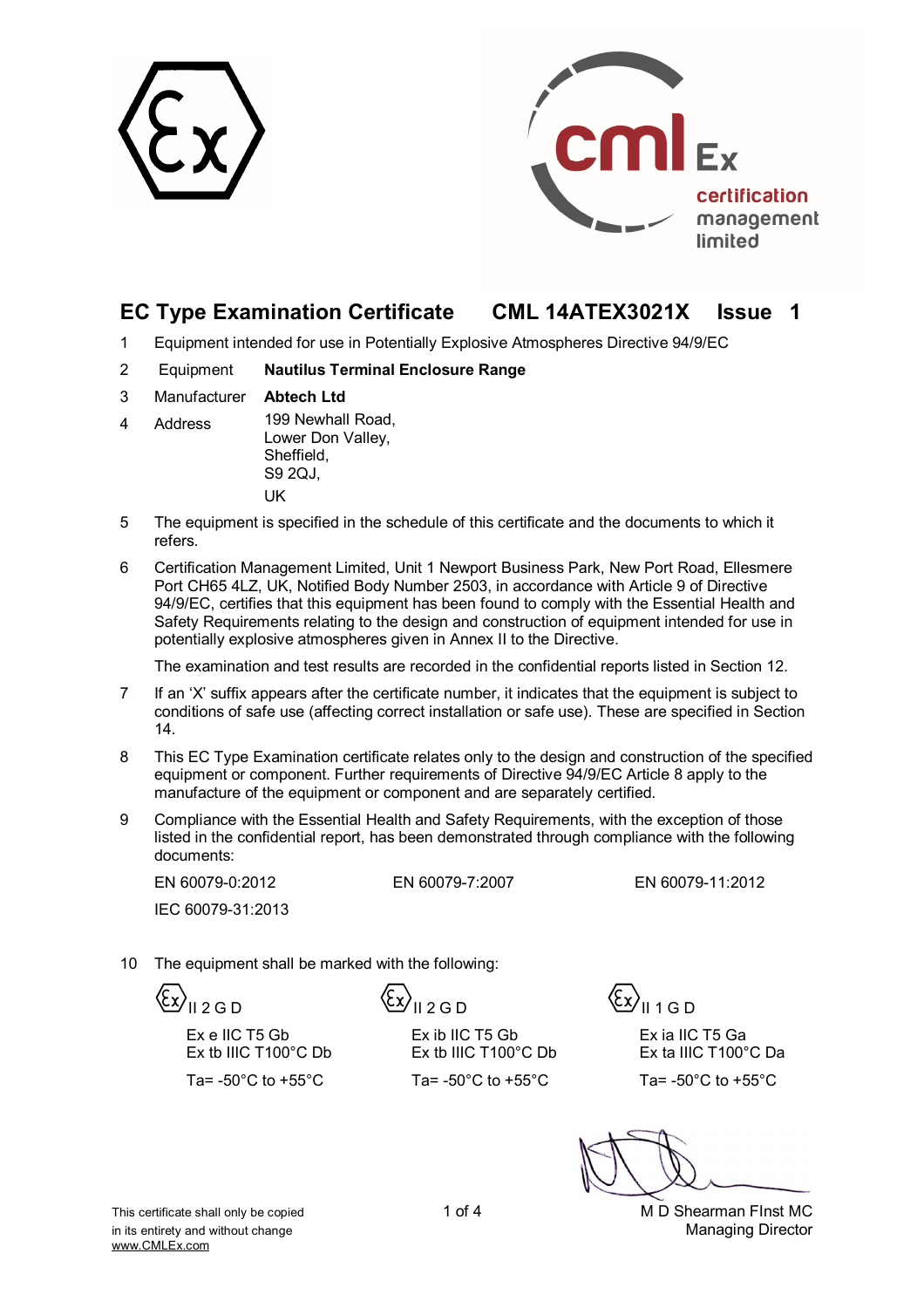



## **11 Description**

The Nautilus range of terminal boxes are submergible enclosures and are fitted with an arrangement of suitably certified terminals. The Nautilus terminal enclosures are constructed from a flanged stainless steel enclosure base and flat lid. The lid is fixed in place with stainless steel M12 bolts, and the internal and external joints of the enclosure base are fully welded. Additionally the lid may be hinged.

A solid silicone O-ring gasket is fitted into the base lip and provides sealing with the enclosure lid.

Cable entries may be provided on the base, top, sides or back of the enclosure and an external and optional internal earth stud (M6 or larger) is provided on all enclosure.

Enclosures may also contain slotted metallic or non-metallic trunking.

Additionally, lifting eyelets and mounting lugs can be provided and are welded to the enclosure base and lid.

| <b>NAUTILUS Ref.</b> | Internal dimensions |            |            |  |  |
|----------------------|---------------------|------------|------------|--|--|
|                      | Length (mm)         | Width (mm) | Depth (mm) |  |  |
| NAUT1                | 130                 | 100        | 50         |  |  |
| NAUT <sub>2</sub>    | 230                 | 170        | 140        |  |  |
| NAUT3                | 340                 | 170        | 140        |  |  |
| NAUT3A               | 340                 | 220        | 140        |  |  |
| NAUT4                | 400                 | 210        | 190        |  |  |
| NAUT5                | 350                 | 250        | 190        |  |  |
| NAUT6                | 390                 | 310        | 190        |  |  |
| NAUT7A               | 530                 | 270        | 210        |  |  |
| NAUT7B               | 430                 | 370        | 210        |  |  |
| NAUT8                | 490                 | 400        | 240        |  |  |
| NAUT9                | 630                 | 250        | 240        |  |  |
| NAUT <sub>10</sub>   | 690                 | 340        | 250        |  |  |
| NAUT11               | 1020                | 570        | 390        |  |  |

The Nautilus range of terminal boxes are manufactured in the following standard sizes:

The enclosures may also be manufactured to sizes not specified in the above table. This assumes that any given dimension is not larger than the respective dimension of the largest or smaller than the respective dimension of the smallest enclosure.

Before the terminal box is installed, its total dissipated power for the particular application will be calculated in accordance with EN 60079-7, Annex E (E.2) and shall not exceed the values given in the table below: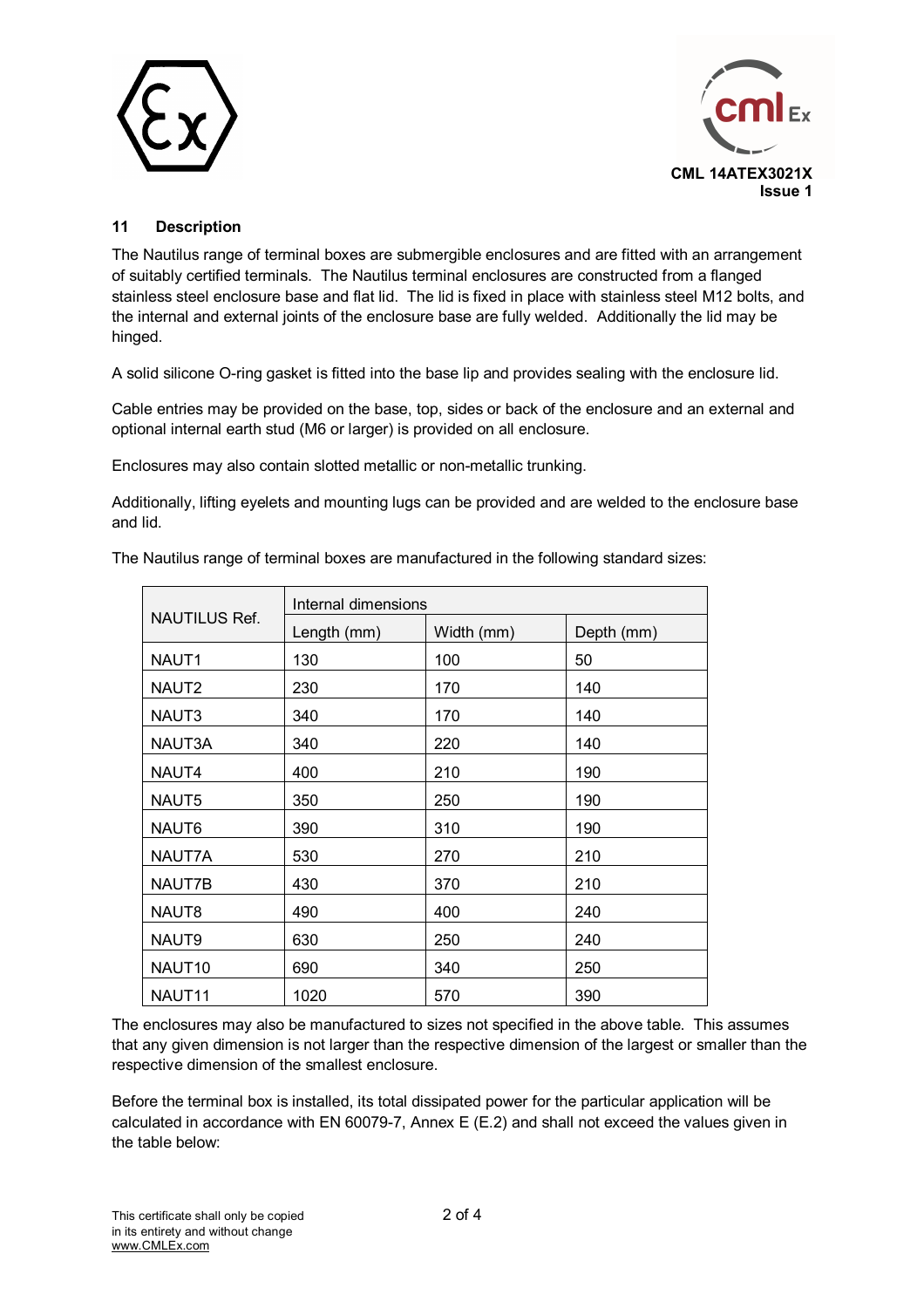



|                         |             | Internal dimensions | Max. Power | Max. Power      |                 |
|-------------------------|-------------|---------------------|------------|-----------------|-----------------|
| <b>NAUTILUS</b><br>Ref. | Length (mm) | Width (mm)          | Depth (mm) | Dissipation (W) | Dissipation (W) |
|                         |             |                     |            | Ga, Gb, Db      | Da              |
| NAUT <sub>1</sub>       | 130         | 100                 | 50         | 9.3             | 4.65            |
| NAUT <sub>2</sub>       | 230         | 170                 | 140        | 19              | 9.5             |
| NAUT3                   | 340         | 170                 | 140        | 22              | 11              |
| NAUT3A                  | 340         | 220                 | 140        | 29              | 14.5            |
| NAUT4                   | 400         | 210                 | 190        | 32              | 16              |
| NAUT5                   | 350         | 250                 | 190        | 32              | 16              |
| NAUT6                   | 390         | 310                 | 190        | 36              | 18              |
| NAUT7A                  | 530         | 270                 | 210        | 42              | 21              |
| NAUT7B                  | 430         | 370                 | 210        | 42              | 21              |
| NAUT8                   | 490         | 400                 | 240        | 44              | 22              |
| NAUT9                   | 630         | 250                 | 240        | 44              | 22              |
| NAUT10                  | 690         | 340                 | 250        | 50              | 25              |
| NAUT11                  | 1020        | 570                 | 390        | 68              | 34              |

### **Variation 1**

This variation introduces the following modifications:

i. To allow the product reference name to be changed for clarity, from 'SSD Range of Terminal Enclosures' to 'Nautilus range of Terminal Enclosures'. The description and Conditions of manufacture have been updated to include the new reference.

#### **12 Certificate history and evaluation reports**

| Issue | <b>Date</b>            | <b>Associated report</b> | <b>Notes</b>               |
|-------|------------------------|--------------------------|----------------------------|
|       | 30 Apr 2015   R152A/00 |                          | Issue of prime certificate |
|       | 23 Jan 2015   R314C/00 |                          | To introduce variation 1   |

Note: Drawings that describe the equipment or component are listed in the Annex.

#### **13 Conditions of manufacture**

The following conditions are required of the manufacturing process for compliance with the certification.

13.1 The equipment covered by this certificate incorporate the use of previously certified components, it is therefore the responsibility of the manufacturer to continually monitor the status of the certification associated with these components. The manufacturer shall notify CML of any modifications to the components that may impinge upon the explosion safety aspects of the Nautilus terminal enclosures.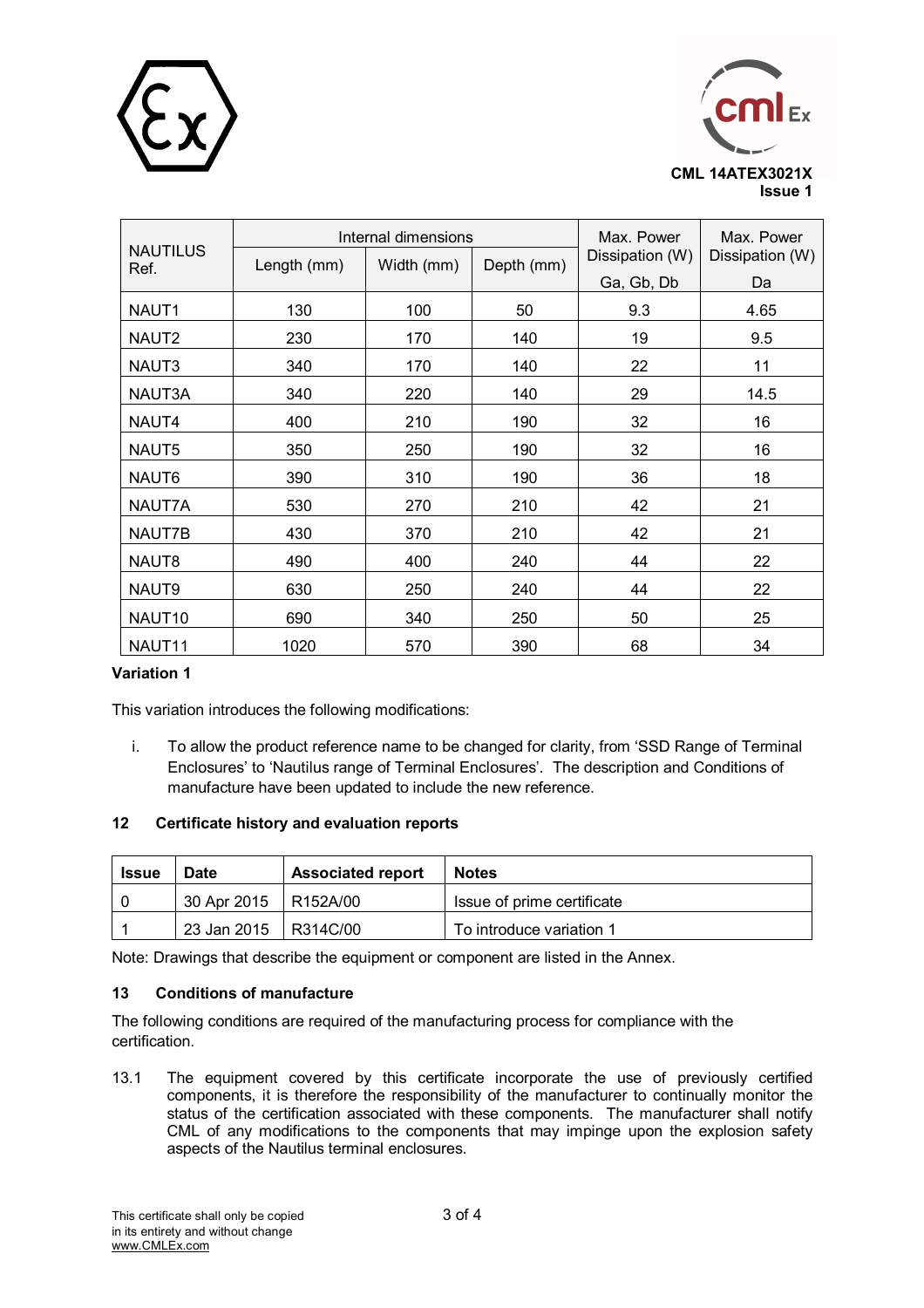



- 13.2 The power rating marking on the label will be allocated in accordance with the table detailed in the 'Description of Equipment'.
- 13.3 The manufacturer will take all reasonable steps to ensure that the power dissipated by the Terminal box does not exceed the maximum value stipulated the table detailed in the 'Description of Equipment', and shall supply all the relevant information that will allow the installer/user to calculate the power dissipation (Watts) in accordance with EN 60079-7, Annex E, E.2 for each terminal box.
- 13.4 When terminals are supplied with the enclosure, they shall be ATEX approved components, chosen from the Abtech 'Approved Component Document – Sira 12AC087 and having a minimum insulation temperature of -50 $^{\circ}$ C to +100 $^{\circ}$ C. All terminals shall be installed in accordance with their Conditions of Safe Use/Schedule of Limitations/Conditions of Certification and the relevant codes of practice/wiring regulations, specifically to the minimum creepage and clearance requirements and to any limitations to ratings that may be observed due to method of installation.
- 13.5 When the Nautilus enclosure is fitted with terminals and components are wired by the manufacturer, a routine electric strength shall be carried out in accordance with the latest edition of the following standards:

| Title                                   | European standards |
|-----------------------------------------|--------------------|
| Industrial control equipment            | EN 60947           |
| Measurement, control and laboratory use | EN 61010           |

#### **14 Special Conditions for Safe Use (Conditions of Certification)**

The following conditions relate to safe installation and/or use of the equipment.

- 14.1 When used for Ex ia, Ex ib or Ex ta applications, over-power fault protection shall be provided and shall take into account the 'EPL' fault requirements necessary:
	- Ex ia Ga and Ex ta Da applications Two countable faults are to be applied to the current and/or voltage limiter.
	- $Ex$  ib  $-$  Gb applications  $-$  One countable fault is to be applied to the current and/or voltage limiter.